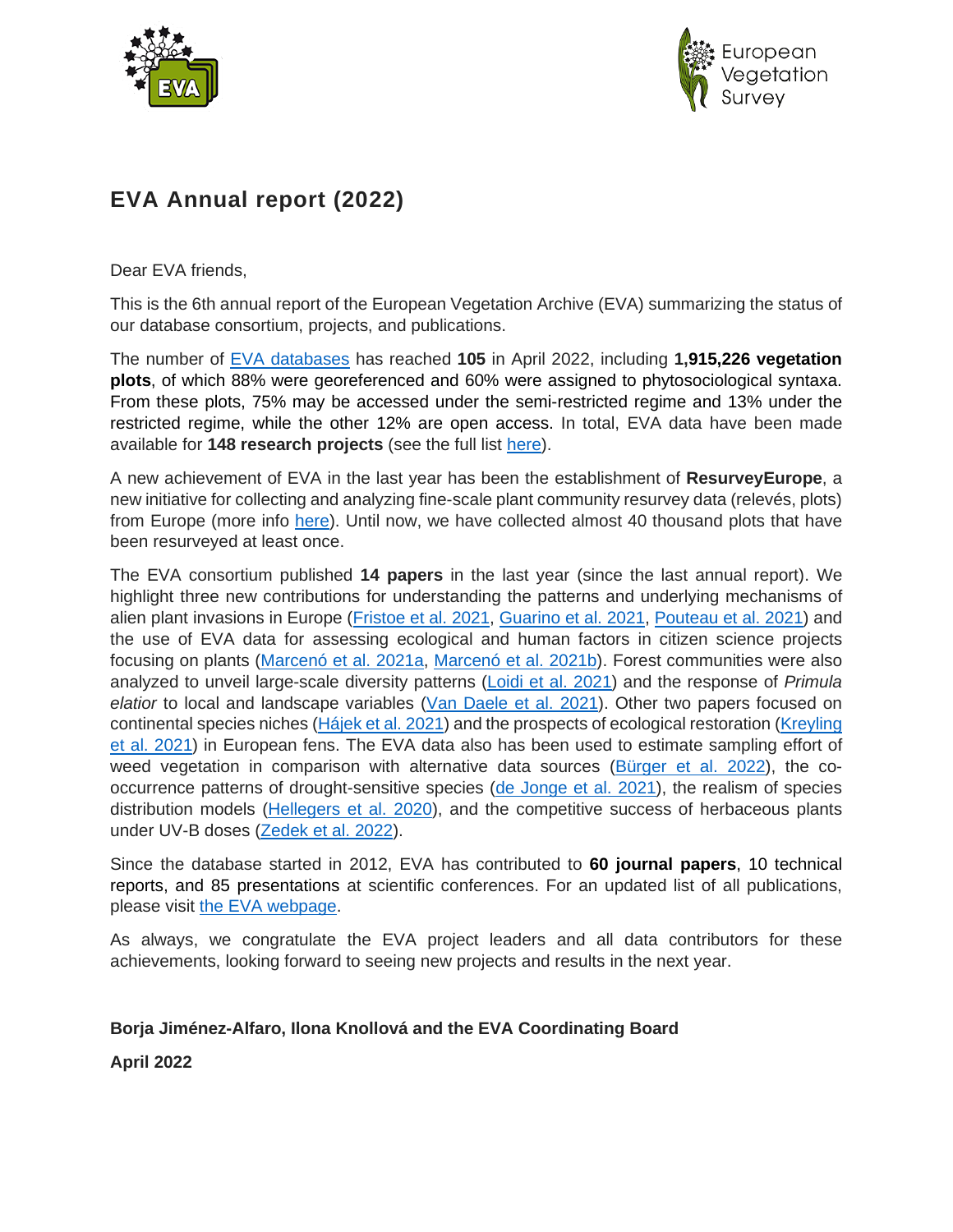



## EVA PROJECTS FINISHED

- Accounting for competition between species in large-scale species distribution models Melinda de Jonge.
- BioScore 3.0 A species-by-species model to assess anthropogenic impacts on terrestrial biodiversity in Europe – Marjon Hendriks.
- Success of holocentric chromosomes: natural competition experiment on a global evolutionary scale – Petr Bureš.
- Invasion potential of the European endemic flora Robin Pouteau.
- Temperate Deciduous Forests of Western Eurasia Javier Loidi.
- Managing plant species translocations: using genomic tools to unravel interactions between adaptation to climate and adaptation to habitat fragmentation – Frederik Van Daele.
- Knowledge and learning trough Social Networks: How many data for nature conservation and monitoring are we overlooking? – Riccardo Guarino.
- Understanding functional diversity pattern across European grasslands Coline Boonman.
- Invasibility of Mediterranean habitats by alien vascular plants, a case study from Sicily Riccardo Guarino.
- Ecology and management of *Helosciadium repens* John Janssen.
- Geographical patterns of plant families in European vegetation Martin Večeřa.
- Vegetation of rewetted fens Florian Jansen.
- Adaptation to temperature and drought in gentian plants originating from their distribution edges – Hanne De Kort.

### EVA PROJECTS CANCELLED

- Gap analysis of the distribution data on vascular plants throughout Europe on the example of two families, Brassicaceae (Cruciferae) and Caryophyllaceae – Jozef Šibík.
- Modelling climatic niche of North American tree species Martina Sychrová (EVA data not needed).
- The importance of soil pH data in broad-scale distribution modelling of European plant species – Šárka Špániková (EVA data not needed).
- ETC / BD task 1.2.2.2 Support to the Pollinators Initiative David Paternoster (EVA data not needed).

#### NEW EVA PUBLICATIONS

- Bürger J., Küzmič F., Šilc U., Jansen F., Bergmeier E., Chytrý M., Cirujeda A., Fogliatto S., Fried G., Dostatny D.F., Gerowitt B., Glemnitz M., Gonzáles-Andújar J.L., Hernández Plaza E., Izquierdo J., Kolářová M., Lososová Z., Metcalfe H., Ņečajeva J., Petit S., Pinke G., Rašomavičius V., von Redwitz C., Schumacher M., Ulber L. & Vidotto F. 2022. **Two sides of one medal: arable weed vegetation of Europe in phytosociological data compared to agronomical weed surveys**. Applied Vegetation Science 25: e12460.
- de Jonge M.M., Benítez‐López A., Hennekens S., Santini L., Huijbregts M. A., & Schipper A. M. 2021. **Conditional love? Co**‐**occurrence patterns of drought**‐**sensitive species in European grasslands are consistent with the stress**‐**gradient hypothesis**. Global Ecology and Biogeography 30: 1609-1620.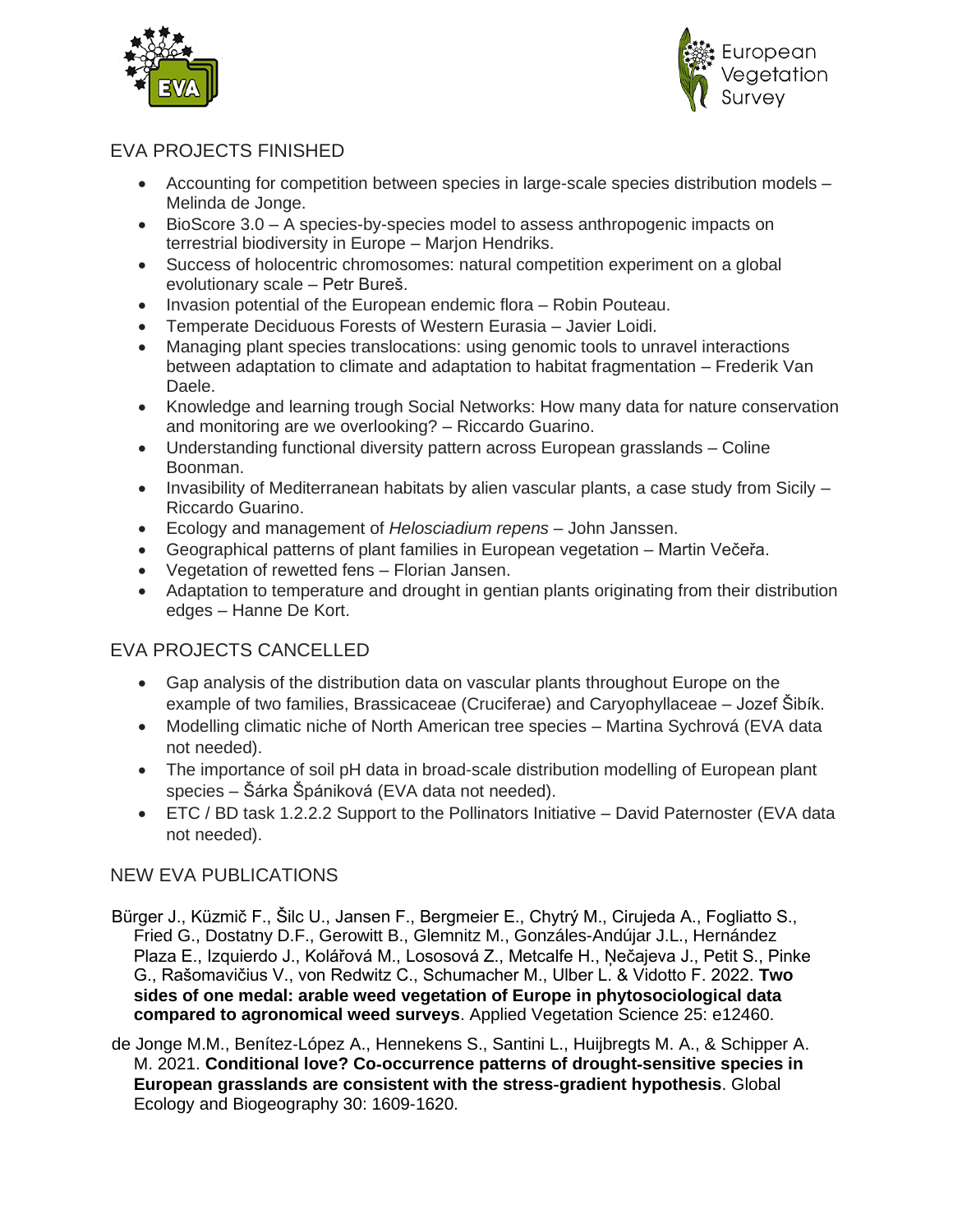



- Fristoe T.S., Chytrý M., Dawson W., Essl F., Heleno R., Kreft H., Maurel N., Pergl J., Pyšek P., Seebens H., Weigelt P., Vargas P., Yang Q., Attorre F., Bergmeier E., Bernhardt-Römermann M., Biurrun I., Boch S., Bonari G., Botta-Dukát Z., Bruun H.H., Byun C., Čarni A., Carranza M.L., Catford J.A., Cerabolini B.E.L., Chacón-Madrigal E., Ciccarelli D., Ćušterevska R., de Ronde I., Dengler J., Golub V., Haveman R., Hough-Snee N., Jandt U., Jansen F., Kuzemko A., Küzmič F., Lenoir J., Macanović A., Marcenò C., Martin A.R., Michaletz S.T., Mori A.S., Niinemets Ü., Peterka T., Pielech R., Rašomavičius V., Rūsiņa S., Dias A.S., Šibíková M., Šilc U., Stanisci A., Jansen S., Svenning J.-C., Swacha G., van der Plas F., Vassilev K. & van Kleunen M. 2021. **Dimensions of invasiveness: Links between local abundance, geographic range size, and habitat breadth in Europe's alien and native floras**. Proceedings of the National Academy of Sciences of the USA 118: e2021173118.
- Guarino R., Chytrý M., Attorre F., Landucci F. & Marcenò C. 2021. **Alien plant invasions in Mediterranean habitats: an assessment for Sicily**. Biological Invasions 23: 3091-3107.
- Hájek M., Těšitel J., Tahvanainen T., Peterka T., Jiménez-Alfaro B., Jansen F., Pérez-Haase A., Garbolino E., Carbognani M., Kolari T. H. M., Hájková P., Jandt U., Aunina L., Pawlikowski P., Ivchenko T., Tomaselli M., Tichý L., Dítě D., Plesková Z. & Mikulášková E. 2022. **Rising temperature modulates pH niches of fen species**. Global Change Biology 28: 1023–1037.
- Hellegers M., Ozinga W.A., Hinsberg A., van Huijbregts M.A.J., Hennekens S.M., Schaminée J.H.J., Dengler J. an&d Schipper A.M. 2020. **Evaluating the ecological realism of plant species distribution models with ecological indicator values**. Ecography 43: 161-170. (Note: this publication was not mentioned in previous EVA reports)
- Kreyling J., Tanneberger F., Jansen F. van der Linden S., Aggenbach C., Blüml V., Couwenberg J., Emsens W-J., Joosten H., Klimkowska A., Kotowski W., Kozub L., Lennartz B., Liczner Y., Liu H., Michaelis D., Oehmke C., Parakenings K., Pleyl E., Poyda A., Raabe S., Röhl M., Rücker K., Schneider A., Schrautzer J., Schröder C., Schug F., Seeber E., Thiel F., Thiele S., Tiemeyer B., Timmermann T., Urich T., van Diggelen R., Vegelin K., Verbruggen E., Wilmking M., Wrage-Mönnig N., Wołejko L., Zak D. & Jurasinski G. 2021. **Rewetting does not return drained fen peatlands to their old selves**. Nature Communications 12: 5693.
- Loidi J., Chytrý M., Jiménez-Alfaro B., Alessi N., Biurrun I., Campos J.A., Čarni A., Fernández-Pascual E., Font Castell X., Gholizadeh H., Indreica A., Kavgacı A., Knollová I., Naqinezhad A., Novák P., Nowak A., Škvorc Ž., Tsiripidis I., Vassilev K. & Marcenò C. 2021. **Life-form diversity across temperate deciduous forests of Western Eurasia: A different story in the understory**. Journal of Biogeography 48: 2932-2945.
- Marcenò C., Padullés Cubino J., Chytrý M., Genduso E., Gristina A., La Rosa A., Salemi D., Landucci F., Salvatore P. & Guarino R. 2021a. **Plant hunting: exploring the behaviour of amateur botanists in the field**. Biodiversity and Conservation 30: 1-14.
- Marcenò C., Padullés Cubino J., Chytrý M., Genduso E., Salemi D., La Rosa A., Gristina A., Agrillo E., Bonari G., Giusso del Galdo G., Ilardi V., Landucci F. & Guarino R. 2021b. **Facebook groups as citizen science tools for plant species monitoring**. Journal of Applied Ecology 58: 2018-2028.
- Pouteau R., Biurrun I., Brunel C., Chytrý M., Dawson W., Essl F., Fristoe T., Haveman R., Hobohm C., Jansen F., Kreft H., Lenoir J., Lenzner B., Meyer C., Moeslund J.E., Pergl J., Pyšek P., Svenning J.-C., Thuiller W., Weigelt P., Wohlgemuth T., Yang Q. & van Kleunen